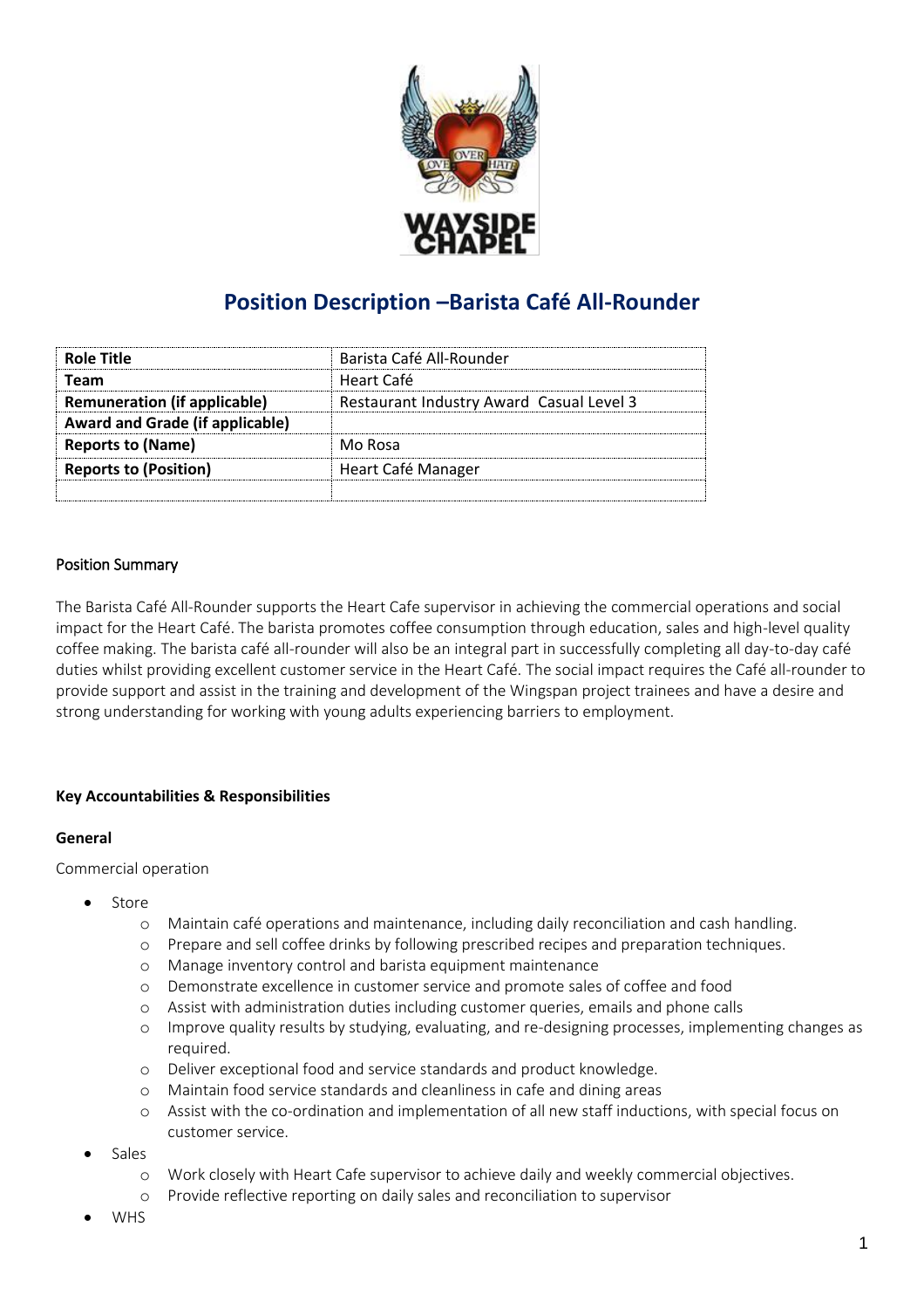- o Actively promote health and safety, and take reasonably practicable steps to control risks, ensuring a safe workplace for visitors, staff and volunteers
- o Comply with legislation and all Wayside WHS policies/procedures and instructions, reporting any hazards or safety issues and performing all tasks in a manner which guards against risk to self and others within the workplace.

o

Workplace culture, and employment pathway

- Workplace Culture
	- o Demonstrate a workplace culture based around the values of respect, kindness, and dignity
	- o Role model professionalism and service excellence in all areas of the Heart.
	- o Contribute to a 'yes' culture where the workplace adapts continually to the needs of the staff, the customers, and the business
	- o Celebrate achievement and growth in the team, and share the successes of the business with all.
	- o Adhere to the policies and procedures of The Wayside Chapel.
	- o Attend and actively participate in all organisational and external meetings as required.
	- o Participate in the review and further development of policy and procedures.
	- o Complete any other duties as directed by the Café Management and undertake training as required and directed.
- Employment pathway
	- o Inspire a positive team environment by motivating and supporting staff
	- o Assist in creating a workplace training environment where each person feels supported; where diversity is embraced; and where mistakes are learning opportunities
	- o Be present and observant of other staff, Wingspan Trainees, and volunteers, and strive to catch every moment to positively reinforce good performance, or to provide critical feedback
	- o Actively report feedback of the professional skills development of Wingspan Trainees

## Key Internal/External Contacts and Purpose Internal

- Café Management
- Wingspan Manager (Youth Program)
- Executive Minister Bondi Beach

#### External

Customers, Supporters of the Heart Cafe

## Core Competencies – key skills, work experience, qualifications

#### Essential

- Previous experience as a Barista and FOH.
- Able to handle high volume service with a smile. Comfortable in a fast paced setting, juggling fussy coffee orders as well as light food prep.
- Right attitude high energy levels, hardworking, reliable, honest, passionate, always welcoming and smiling to customers.
- Well presented, excellent clear & effective communication skills both with the team and the customers.
- Relevant experience in the preparation and service of food and beverages.
- Previous experience working in a café, previous experience in food preparation, POS and cash handling experience, knowledge of food handling procedures.